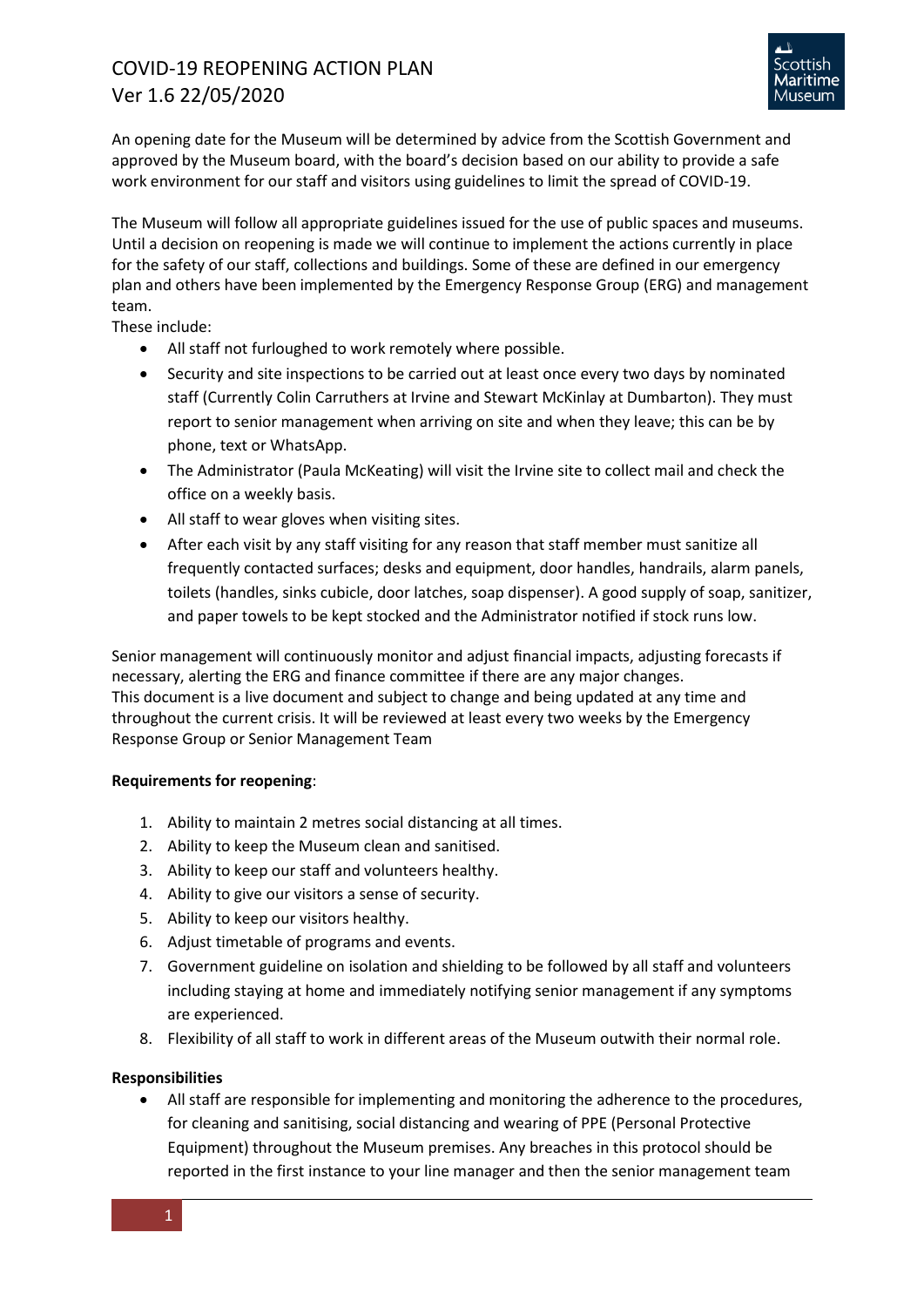

- Any necessary corrective action required or changes to the action plan must be recorded and notified to senior management before implementation.
- The creation and maintaining of cleaning and sanitising record sheets in each area of the Museum and offices will be the responsibility of the Visitor Services Managers, and Admin Officer and be overseen by the Commercial Manager, who will also ensure that any necessary corrective action is taken.

# **Stage One**:

# **General**

- Carry out a Covid-19 risk assessment and put relevant PPE in place.
- Make the Risk Assessment easily understandable and accessible via our website, with staff and volunteers to be instructed in use and disposal of PPE.
- Conduct a safety review of all museum spaces and offices and implement recommended action items, such as the placement of hand sanitiser stations, floor markings, queuing systems, improved ventilation and contactless payments.
- Maintain 2 metres social distancing, and if not possible, eliminate transmission risk by use of screens barriers or enhanced PPE.
- Implement a sanitation, cleaning and ventilation programme to all museum spaces and offices.
- Survey museum staff and volunteers to ascertain what, in addition to the above, they would require to make them they feel safe at work, and implement the results where reasonable.

### **Museum**

- Placement of signage ensuring proper hygiene, social distancing, identifying COVID-19 symptoms, and importance of wearing face masks.
- Removal of in-gallery seating and interactives.
- Office-based staff and volunteers to continue to work from home when possible and no more than three staff or volunteers to be in the main office at any given time.

### **Office**

• Increased ventilation of main office area, sanitisation and cleaning to be the same as main museum spaces.

# **Actions Required**

# **General**

- Identify if the workplace can be feasibly remodelled.
- Create one-way walkways to ensure people are always 2 metres apart.
- Open more entrances and exits to avoid bottlenecks.
- If 2 metres distance can't be maintained, implement barriers in shared spaces.
- Stagger start and finish times to manage social distancing.
- Reinforce cleaning process.
- Acquire additional cleaning materials known to kill the COVID-19 virus for offices, toilets, staff rooms, kitchens, etc. These products should be recorded in a COSHH register.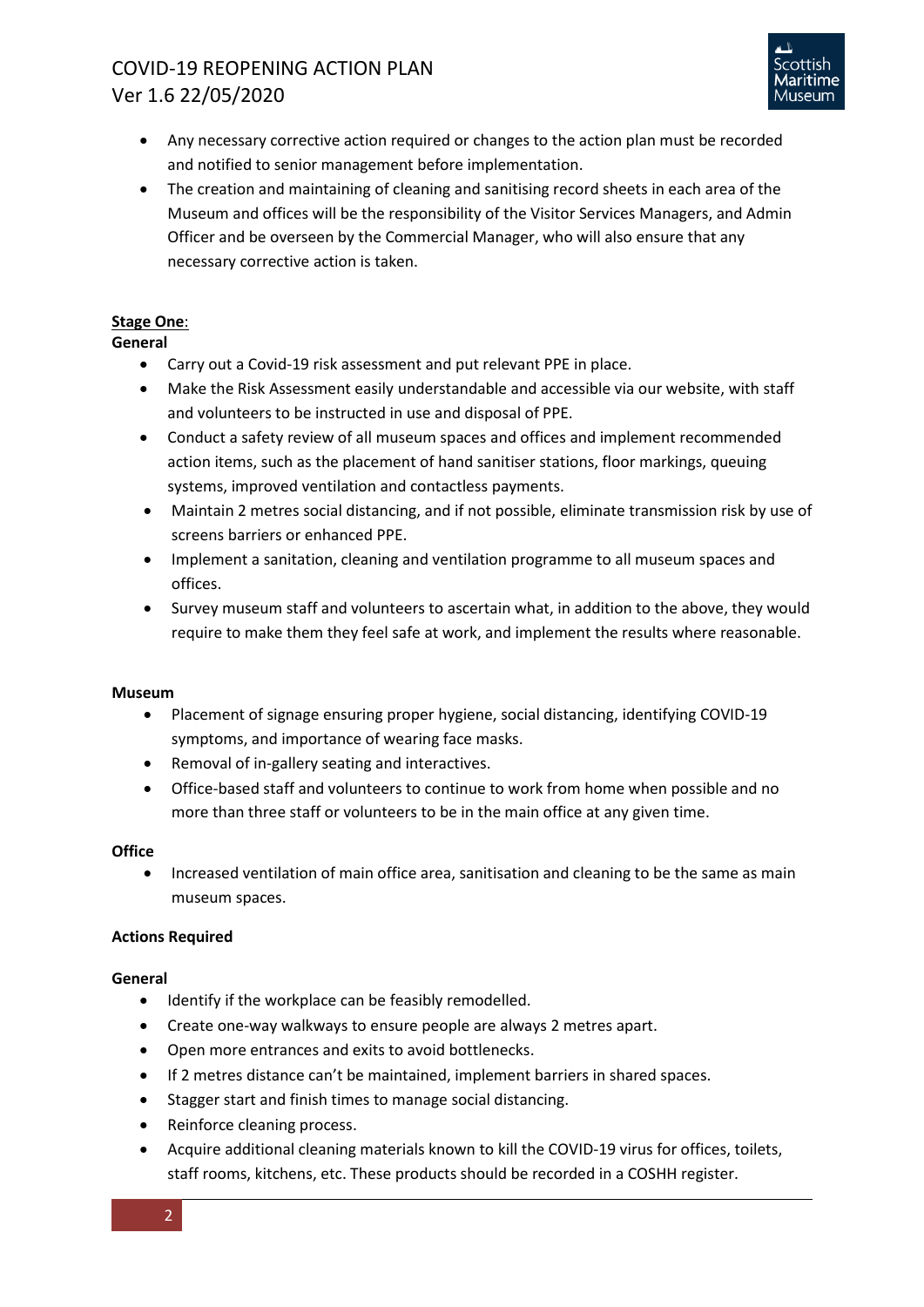

- Ensure staff and volunteers clean equipment at the start and the end of the day, or after change of staff member/visitor use.
- Communal equipment (mugs, cutlery, crockery etc) to be taken out of use and staff and volunteers to use their own.
- Social distancing should be maintained during break and lunch breaks, if this can't be done then break times staggered.
- Staff and volunteers should not share transport where social distancing can't be managed.
- Fire risk assessments must be kept up to date and fire escapes kept viable.
- Fire extinguishers and alarms checked.
- Update staff and volunteers on proposed actions and gain input, suggestions and alterations if required.
- Order required supplies, including: facemasks for all staff and volunteers, hand sanitiser stations, disposable gloves and masks, cleaning supplies and door stops.

### **Museum**

- Bins provided at exits for disposal of PPE which is to be treated as clinical waste
- Develop written policy, associated safety procedures, and risk assessments for all museum visitors, employees, and volunteers. These are to include
	- o Cleaning schedules
	- $\circ$  Rotating gallery/ area closure plans during operating hours for sanitization
	- o Capacity control
	- o Social distancing
	- o Defining the requirement of staff and visitors to wear masks
	- o Propping open toilet doors
	- o Keeping flat surfaces clear at reception and gift shop counters
	- $\circ$  Keeping staff rooms sanitised, requiring staff to bring their own hot and cold drinks and limiting use of communal equipment such as water fountains and vending machines
	- o Communications plan should there be rolling closures
	- o Requirements to communicate these action items to the public

# **Stage Two:**

**General**

- Phased staff and volunteers return after receiving official guidance.
- Enforce social distancing and wearing of facemasks.
- Limit team meetings unless on Zoom.
- Stagger staff and volunteers hours, remote working can continue.

# **Office**

• Reconfigure office spaces and other pinch points.

# **Museum**

- Prepare buildings for public reopening.
- Continue offering digital experiences and content for those less likely to visit during this stage.
- Guidance and conditions on entry and numbers.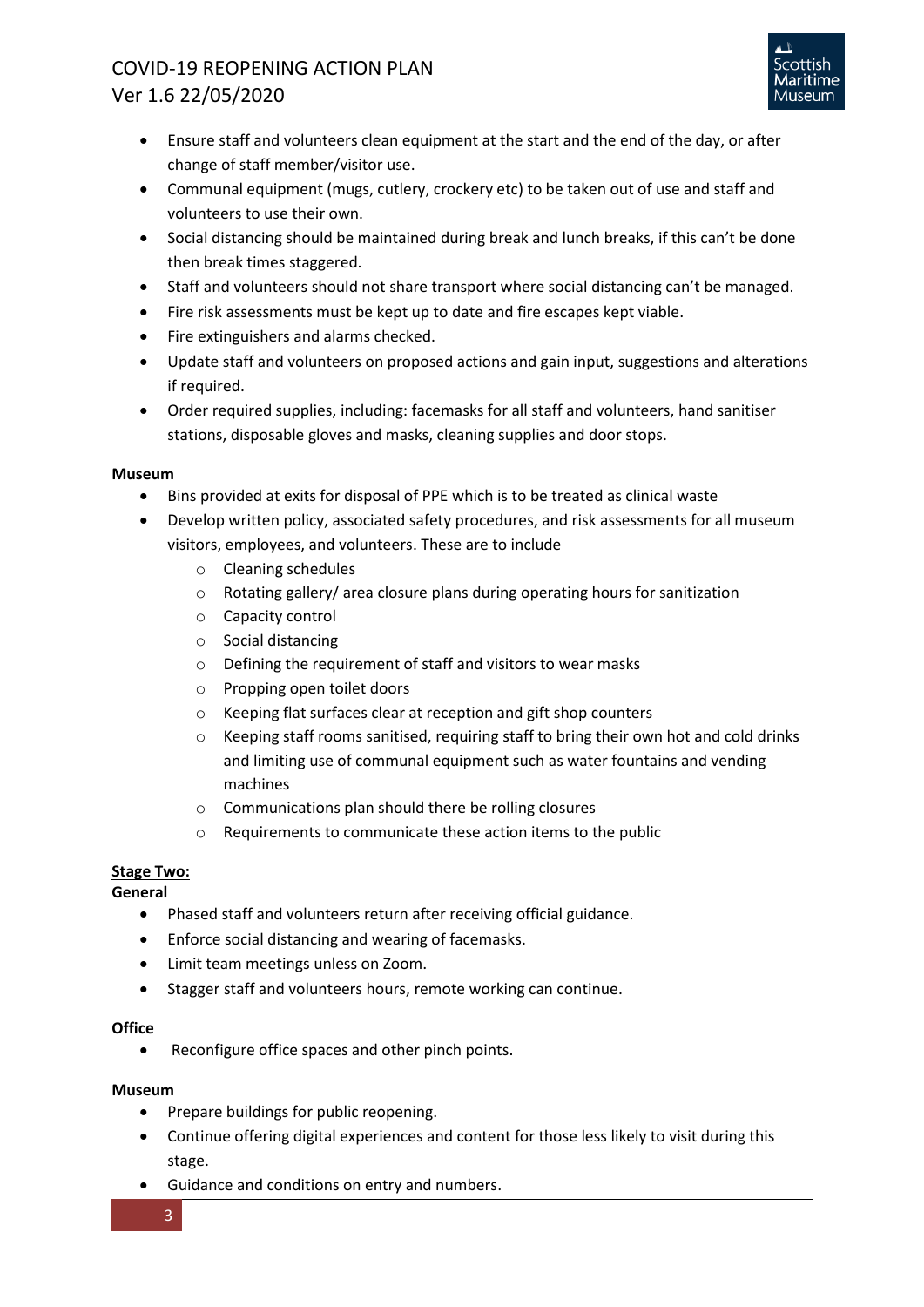

# **Stage Three:**

# **General**

• Continue enforcing social distancing and wearing of facemasks for staff, volunteers and visitors.

## **Museum**

- Control visitor numbers by encouraging bookings by phone or online, and have tickets valid for specific time-windows.
- Limit our opening hours to accommodate extra cleaning.
- Publicise reopening, offering special hours for visitors with potential health vulnerabilities.
- Offer special hours for members.
- No tours to the Shipyard Worker's Flat or MV *Kyles.*
- No special events.
- Continue offering digital experiences and content for those less likely to visit during this stage.
- Implement visitor feedback.

## **Office**

- Remote working can continue.
- Team meetings continued on Zoom.

# **Stage Four:**

**General**

• Continue enforcing social distancing and wearing of facemasks for staff, volunteers and visitors.

### **Museum**

- Ramp up opening hours based on capacity and official guidance.
- Continue offering special hours for visitors with potential health vulnerabilities.
- Continue offering social hours for members.
- Introduce school groups of up to 35 with sole use of building.
- Small group tours can resume (scale in phases).
- Small events and group activities can resume (scale in phases).
- Continue visitor feedback loop.

### **Office**

- Lessen requirement for remote working, staff and volunteers may come into offices where appropriate, but may continue to work from home.
- Larger team meetings still to be held on Zoom.

### **Stage Five:**

**General**

• Normal use of all building facilities resumes.

### **Museum**

• Hours of operation return to normal based on official guidance.